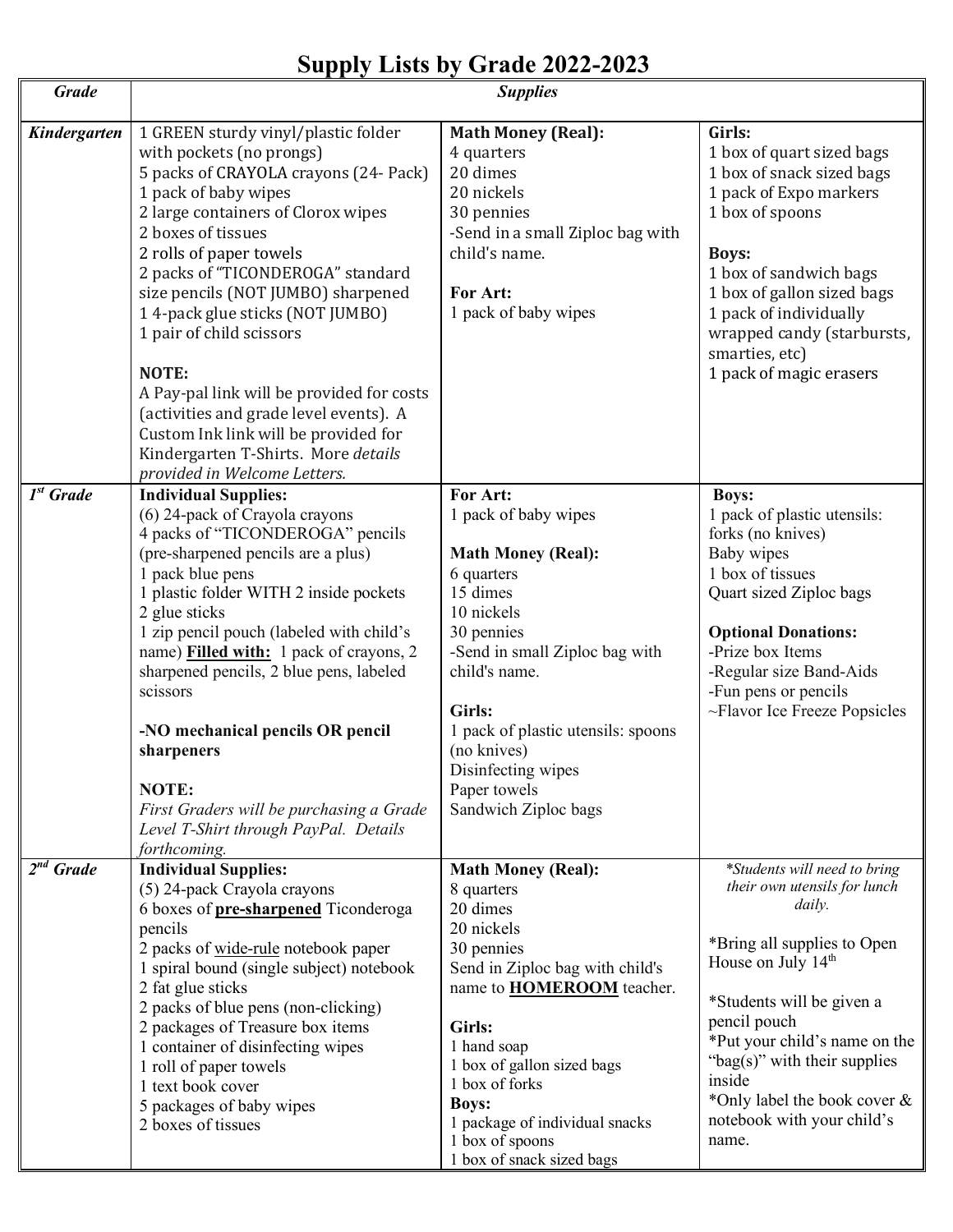| $\overline{\mathcal{E}}^{rd}$ Grade | <b>Individual Supplies:</b>                         | For Art:                              | <b>Optional Donations:</b>    |
|-------------------------------------|-----------------------------------------------------|---------------------------------------|-------------------------------|
|                                     | (1) 3-subject notebook                              | 1 box of 12 pre-sharpened pencils     | Paper towels                  |
|                                     | Small cloth pencil pouch (zippered)                 |                                       | Ziploc Bags (quart/gallon)    |
|                                     | 2 glue sticks (no liquid please)                    | <b>Items to be Shared with Class:</b> | Dry erase markers             |
|                                     |                                                     |                                       |                               |
|                                     | 1 pack of Crayola Twistable colored                 | 1 pack of red ball point pens         | Auction/store rewards: toys,  |
|                                     | pencils                                             | (distributed by teacher)              | games, bracelets, small candy |
|                                     | 1 hand held pencil sharpener w/cover                | 2 boxes of pre-sharpened pencils      | treats, crafts and legos.     |
|                                     | Backpack and lunch box                              | 2 packs pencil top erasers            | Board games in good shape     |
|                                     | 1 pair of small scissors                            | 2 boxes of spoons                     | Gently used chapter books     |
|                                     | 1 plastic pocket folder $-\underline{\text{green}}$ | 1 box of tissues                      | Recess Items- Ex: jump rope,  |
|                                     | $(1)$ 12 in. ruler w/cm. on the other side          | 1 pack of wide-ruled notebook         | sports balls, outdoor toys    |
|                                     | 2 JUMBO book covers)                                | paper                                 |                               |
|                                     | 1 pair of ear buds/headphones                       | 1 pack of Plates (NO Styrofoam)       |                               |
|                                     |                                                     | 2 containers of Disinfecting wipes    |                               |
|                                     | <b>For Spanish:</b>                                 | -approx.75 count                      |                               |
|                                     | 1 composition notebook (no spiral bound)            | 1 large bottle of hand sanitizer      |                               |
|                                     |                                                     | 1 bottle of hand soap                 |                               |
|                                     |                                                     |                                       |                               |
| $4th$ Grade                         | <b>Individual Supplies:</b>                         | <b>Items to be Shared with Class:</b> | <b>Optional Donations:</b>    |
|                                     | $#2$ pencils                                        | #2 pencils (2-3 packs)                | <b>Washable Markers</b>       |
|                                     | Red ball-point pens                                 | 0.7 or 0.5 pencil lead refills        | <b>Colored Pencils</b>        |
|                                     | Cloth pencil pouch                                  | Wide ruled notebook paper             | Pencil Top Erasers            |
|                                     | 1 plastic pocket folder-yellow                      | Dry erase markers (fatter ones)       | Red Pens                      |
|                                     | 1 plastic pocket folder-green                       | Individually wrapped candy            | Wide Ruled Notebook Paper     |
|                                     | 2 extra-large book covers                           | (peanut free preferred)               | Playground balls              |
|                                     | 2 composition notebooks (not spiral)                |                                       | Used books (AR or not)        |
|                                     | 1 pair of small scissors                            | Girls:                                | Hand soap                     |
|                                     | 1 pack of colored pencils                           | 1 box of tissues                      | Hand sanitizer                |
|                                     | 2 glue sticks                                       |                                       | Earbuds/headphones            |
|                                     | 1 pair of ear buds/headphones (to keep at           | <b>Boys:</b>                          | Glue sticks                   |
|                                     | school)                                             | 1 container of Disinfecting Wipes     | Dry Erase Markers             |
|                                     |                                                     |                                       |                               |
|                                     | NOTE: Please LABEL all notebooks,                   | For Music: Recorder- will be          |                               |
|                                     | binders, folders and earbuds                        | purchased from school Quarter 2       |                               |
|                                     |                                                     |                                       |                               |
|                                     | <b>For Spanish:</b>                                 | For Art:                              |                               |
|                                     | 1 composition notebook- If new to FA                | 14-pack of black Sharpies             |                               |
|                                     |                                                     | 1 container of Clorox wipes and/or    |                               |
|                                     |                                                     | paper plates                          |                               |
| $5th$ Grade                         | <b>Individual Supplies:</b>                         | ***Please do not purchase 3-ring      | Girls:                        |
|                                     | A-M: Bring supplies in July 2022                    | or zippered binders***                | 2 packages PAPER plates       |
|                                     | N-Z: Bring supplies in January 2023                 |                                       | 6 containers of disinfectant  |
|                                     |                                                     | <b>For Spanish:</b>                   | wipes                         |
|                                     | 2 extra-large book covers                           | 1 composition notebook- If new to     | 1 package of napkins          |
|                                     | 3 packs of #2 pencils                               | FA                                    | 1 box of gallon sized bags    |
|                                     |                                                     |                                       | Board games (indoor recess)   |
|                                     | 2 packs of pencil top erasers                       | <b>Items to be Shared with Class:</b> |                               |
|                                     | 2 packs of colored pencils                          | 20 glue sticks                        |                               |
|                                     | 1 pair of kid safe scissors                         | 1 pack of red pens                    | <b>Boys:</b>                  |
|                                     | 1 ruler (inches and centimeters)                    | 8-10 highlighters                     | 3 boxes of tissues            |
|                                     | 1 hand held pencil sharpener                        | 2 packs of wide ruled notebook        | 3 boxes of plastic spoons and |
|                                     | 1 zipper pencil pouch                               | paper                                 | forks                         |
|                                     | 6 composition journals                              | 1 box of band aids                    | 1 roll of paper towels        |
|                                     | 2 packs of small index cards                        |                                       | 1 box of sandwich sized bags  |
|                                     | 1 plastic pocket folder-any color                   | For Art:                              | Playground ball               |
|                                     | 1 pair of ear buds/headphones                       | 14-pack of black Sharpies             |                               |
|                                     | 2 bottles of anti-bacterial hand soap for           |                                       |                               |
|                                     | the classroom                                       |                                       |                               |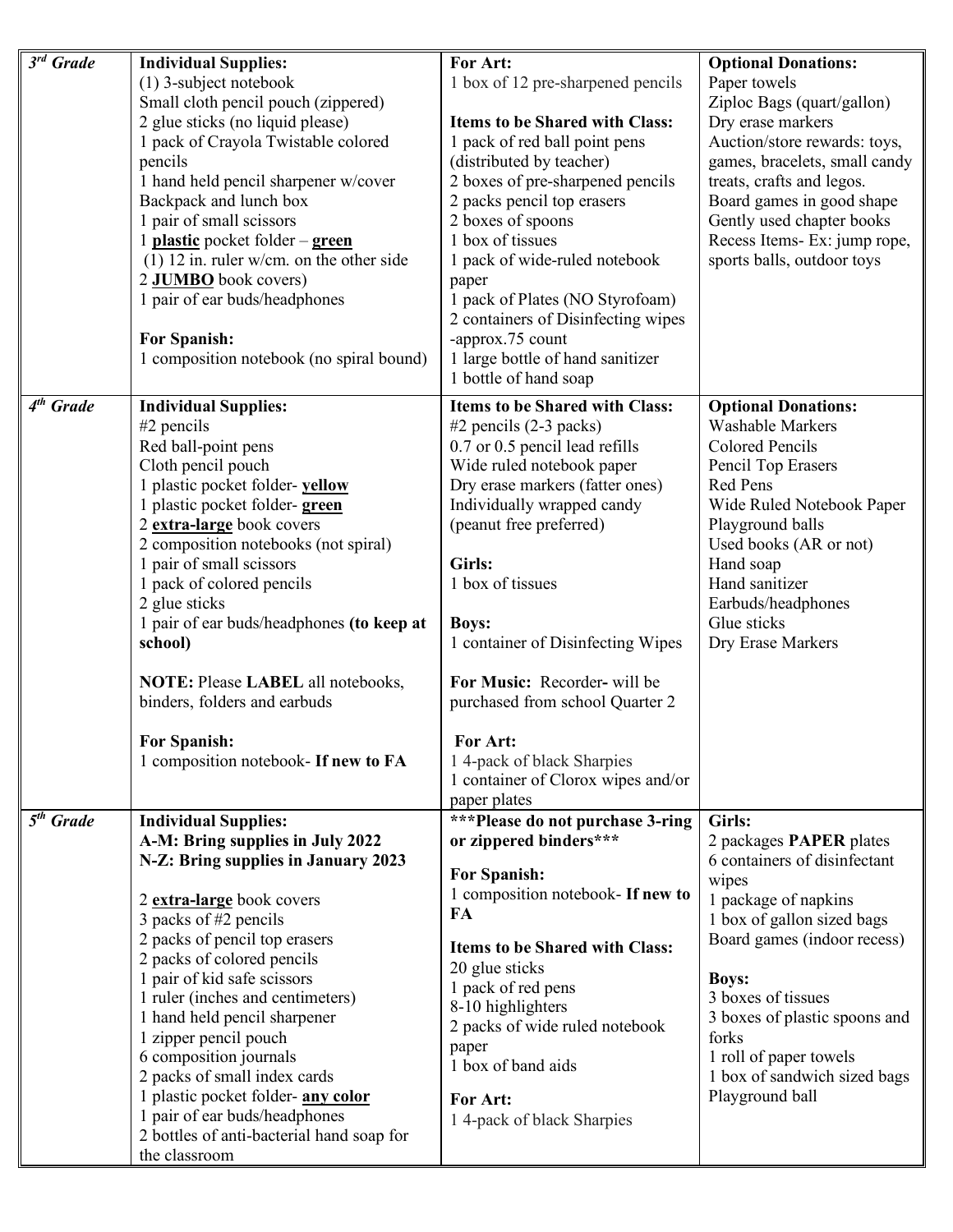| $\overline{6}$ <sup>th</sup> Grade | <b>Required Materials:</b>                   | <b>Language Arts:</b>                               | <b>Items for Personal Use:</b>                     |
|------------------------------------|----------------------------------------------|-----------------------------------------------------|----------------------------------------------------|
|                                    | Math:                                        | Mann                                                | Pencil Pouch                                       |
|                                    | 1 One-inch 3-Ring Binder                     | One 150-200 page spiral notebook                    | <b>Red Pens</b>                                    |
|                                    | 1 set of Tab Dividers for binder             | with pockets                                        | <b>Blue Pens</b>                                   |
|                                    | 2 packs of notebook paper- to be kept in     | 3 different colored highlighters                    | Mechanical Pencils (or other)                      |
|                                    | classroom                                    | 2 packs of index cards                              | <b>Colored Pencils</b>                             |
|                                    | To be brought daily in pencil pouch:         | Jumbo Book Cover                                    | <b>Markers</b>                                     |
|                                    | pencils, red pens, highlighters, pencil top  |                                                     | Glue sticks                                        |
|                                    | erasers                                      | <b>Page</b>                                         | Cap erasers                                        |
|                                    |                                              | 1 One-inch binder with notebook                     | Additional college-ruled,                          |
|                                    | Science:                                     | paper                                               | notebook paper                                     |
|                                    | 1 One-inch Binder                            | Pack of 5 tabbed dividers                           | Ear buds- one pair per student                     |
|                                    |                                              | Highlighter                                         | to be used throughout the                          |
|                                    | <b>History:</b>                              | Jumbo Book Cover (5 <sup>th</sup> Period            | school year in multiple                            |
|                                    | 1/2" Binder filled with Notebook Paper       | Only)                                               | classes                                            |
|                                    | 1 3 subject notebook                         | Bag of candy (optional)                             |                                                    |
|                                    | <b>Colored Pencils</b>                       |                                                     | <b>Homeroom Donations:</b>                         |
|                                    | Markers                                      |                                                     |                                                    |
|                                    |                                              | <b>Exploratory French:</b><br>1 pack of index cards | 1 package of microwave-safe                        |
|                                    | Health:                                      | 1 box of tissues                                    | paper plates (NOT foam)                            |
|                                    |                                              |                                                     | 1 roll of paper towels                             |
|                                    | One Subject Spiral notebook                  | 1 container of Clorox Wipes                         | 2 containers of Clorox Wipes<br>2 boxes of tissues |
|                                    | For Art:                                     | <b>World Languages:</b>                             |                                                    |
|                                    | 1 box of tissues                             | 1 pack of index cards                               |                                                    |
|                                    |                                              | 1 box of tissues                                    |                                                    |
|                                    |                                              |                                                     |                                                    |
|                                    |                                              | <b>Exploratory Spanish:</b>                         |                                                    |
|                                    |                                              | 1 Three Ring Binder                                 |                                                    |
|                                    |                                              | 3 dividers labeled: Homework,                       |                                                    |
|                                    |                                              | Classwork, and Assessments                          |                                                    |
| $7th$ grade                        | Needed for all 7th grade classes:            | Health:                                             | <b>Exploratory Spanish:</b>                        |
|                                    | Red and black pens                           | Composition notebook                                | 2 packs of note cards                              |
|                                    | One black Sharpie                            |                                                     | 1 box of tissues                                   |
|                                    | Pencils                                      | Math:                                               | 3 dividers labeled:                                |
|                                    | Highlighters (3 different colors)            | Graph paper                                         | Homework, Classwork,                               |
|                                    | Notebook paper (3 packs)                     | Calculator: TI-34 Multiview                         | Assessments                                        |
|                                    | Ear buds; one pair per student to be used    | Recommended                                         | $(1)$ 3-ring binder                                |
|                                    | throughout the year                          | 1 Large Notebook (spiral or                         | 1 pack of dry erase markers                        |
|                                    | Note cards                                   | composition) for math *this should                  |                                                    |
|                                    | Post-it notes                                | be ready to be set up for the first day             | For Art:                                           |
|                                    | Erasers                                      |                                                     | 4-pack of black sharpies                           |
|                                    | Colored pencils                              | <b>World Languages:</b>                             |                                                    |
|                                    | Washable markers                             | One package of note cards                           | <b>Homeroom Supplies:</b>                          |
|                                    |                                              | One box of tissues                                  | Tissues (at least 3 boxes)                         |
|                                    | Science:                                     |                                                     | Disinfectant wipes (at least 3                     |
|                                    | Composition notebook                         | <b>Novels:</b>                                      | containers)                                        |
|                                    | Binder (1.5 or 2 in- needed at teacher       | The Outsiders by: S. E. Hinton                      | Hand sanitizer                                     |
|                                    | discretion)                                  | Additional quarterly novels                         | Plastic spoons/forks                               |
|                                    |                                              | (assigned according to class                        | Paper plates                                       |
|                                    | ELA:                                         | syllabi)                                            |                                                    |
|                                    | $(1)$ 2-inch binder                          |                                                     |                                                    |
|                                    | Dividers for binder (5 section w/pockets)    | <b>Exploratory French:</b>                          |                                                    |
|                                    |                                              | 1 pack of 50 index cards                            |                                                    |
|                                    | <b>History:</b>                              | Five tab dividers                                   |                                                    |
|                                    | $(1)$ 1.5-inch binder (filled with 1 pack of | 1 box of tissues                                    |                                                    |
|                                    | lined paper)                                 |                                                     |                                                    |